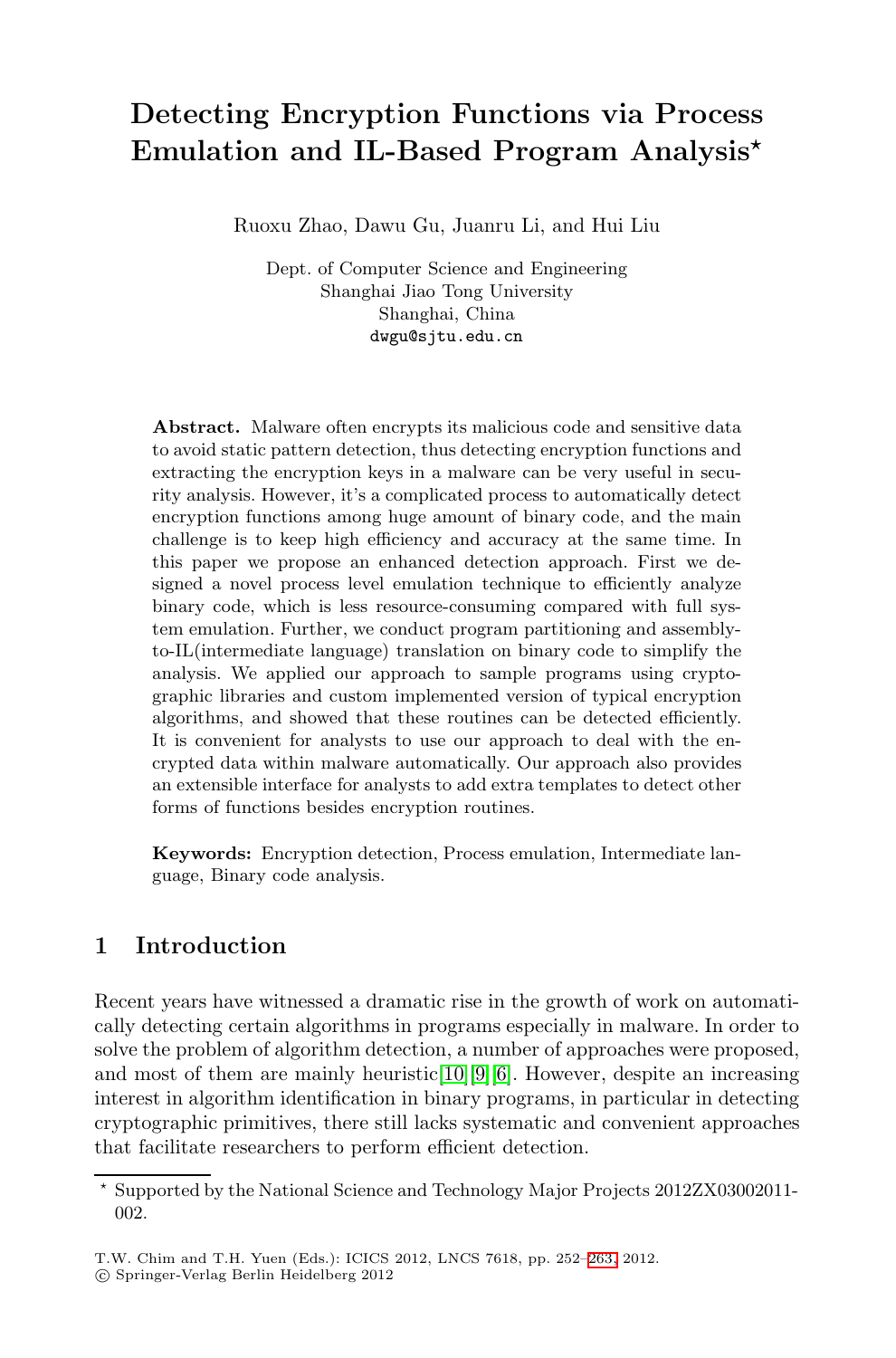We present a generic encryption function detecting approach using *Process Emulation* and *IL(intermediate language)-based Program Analysis*, which is targeted at achieving fast, convenient and extensible detection. The basic principles behind our technique are stripping unnecessary runtime information, simplifying analysis process and providing interface for new extensions. First, we designed and implemented our own process emulator to reduce the overhead brought by emulating full system environment. Then we adopted a custom defined IL to simplify analyzed program. Based on this IL, not only we designers but also other analysts could easily write a template to match certain algorithms. And finally, we combined IL-based template matching and dynamic data verification to improve the accuracy and efficiency of encryption routines identification.

Some of the contributions of this work are listed below.

- **–** *Lightweight process emulation.* We designed process emulation, a novel emulation technique, to run a program within its host operating system, and only emulate the necessary components of a system for the program to be analyzed. This technique provides a lightweight emulation environment with fast speed while keeping fine-grained analyzing capability.
- **–** *IL-based program transformation.* To address the issues of dynamic program pattern matching and analysis, we further extended detection method by introducing intermediate language as analyzing medium, increasing its efficiency and accuracy, and acquiring platform compatibility at the same time.
- **–** *Flexible template matching.* We provided an open interface for analysts to write template of different algorithms in IL form. Our emulator dynamically loads templates during the detection phase and uses template to construct heuristics.
- <span id="page-1-0"></span>**–** *Template based data filtering a[nd](#page-1-0) verification.* Traditional matching approaches may verify all runti[me](#page-3-0) data, and meanwhile test huge amount of unrelated data. Our IL based analyzer first matches code fragments with templates and filters out those data of mismatching code fragments. Then, a data verifier is designed to check matched data and d[ep](#page-10-0)loy refined inputoutput verification. The process not only improves verification efficiency significantly, but also reduces false positive rate to negligible level.

The rest of the paper is structured as following. Section 2 gives an overview of algorithm detection problem and related work. Section 3 describes our approach in detail. Section 4 gives concrete instance of template based encryption function detection and evaluation results. Some countermeasures to our approach are discussed in section 5 and an overview about future work is given. And section 6 concludes this paper.

### **2 Problem Statement**

Encryption function detection is a problem of searching certain algorithms in programs especially in binary code. This work is based on the following assumptions: (1) The knowledge of the algorithm is obtained before detection; (2)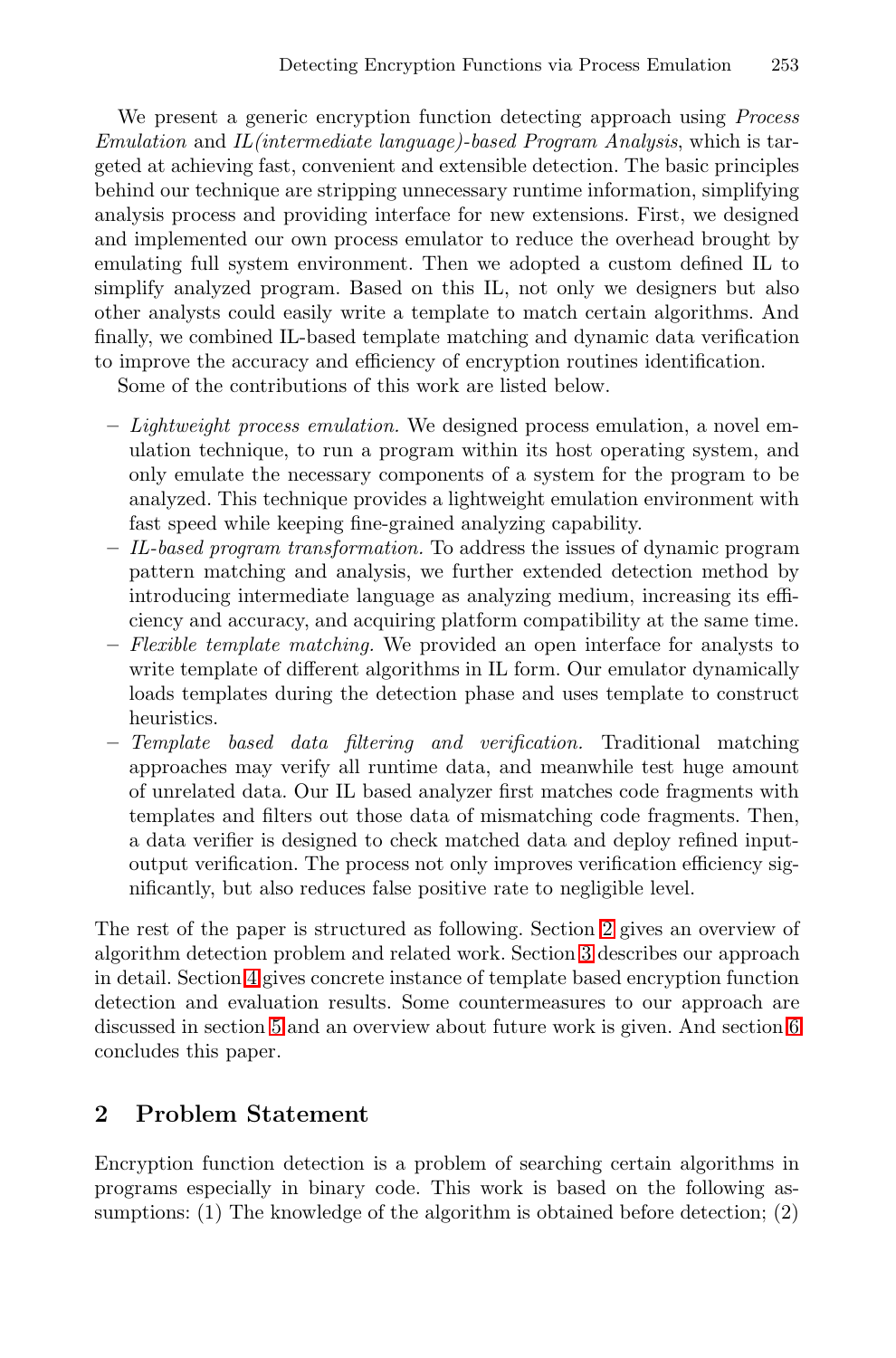The implementation of the algorithm is not aimed at failing the detection deliberately. These assumptions are reasonable in the real world for the following reasons. First, it is always prudent to adopt mature encryption algorithms for the consideration of security[, a](#page-11-4)nd these mature encryption algorithms are generally public and are tested for a long term. So we suppose that the precondition of detecting [a](#page-11-5)n encryption algorithm is knowing its details. Second, In most cases, the purpose of the encryption algorithms in malware is to protect malicious code and to hide sensitive data. Thus these encryption algorithms are often implemented without [bein](#page-11-6)g obfuscated or packed in order to provide accuracy and efficiency.

Previous detection methods generally take advantage of certain properties of an algorithm as the signature. Caballero et al.[3] took advantage of the fact that encryption routines use a high percentage of bitwise arithmetic instructions. The approach of Groebert el al.[4] was base[d o](#page-11-7)n both g[ene](#page-11-8)ric characteristics of cryptographic code and signatures for specific instances of cryptographic algorithms. Zhang et a[l.\[](#page-11-5)12] proposed an algorithm plagiarism detection approach using critical runtime values. And Zhao et al.[13] used input-output correlation of certain ciphers to detect cryptographic data.

There are several reasons why proposing new detection techniques is necessary to current security analysis.

- **–** Existing approaches usually use tools such as QEMU[2] and PIN[8] to trace data and instructions. And these tools don't have satisfactory performance. Actually, Groebert el al.[4] reported that for a malware analysis process the tracing took 14 hours and the analysis phase 8 hours.
- **–** Existing approaches are not extensible. That is to say, analysts can't easily adjust these specific approaches to either adapt different implementations of algorithms or to detect new ones.
- **–** Taking traced instructions alone as input is not enough to acquire effective heuristics. For dynamic data based detection, the main problem is how to filter out useless data according to heuristics.

In contrast to previous work in this area, the goal of our work is to design extensive, convenient and efficient detection approach. We argue that a new approach for efficient tracing is necessary. And because the data feature related to algorithm is very important for heuristics, it is suggested to combine instructions and data together to acquire powerful heuristics. What's more, a simple form of program is able to improve analyzing efficiency and help an analyst deploy her own detection. We improved the detection approach in two aspects: one is to perform a high speed program tracing using process emulation, and the other one is to translate program into IL to simplify construction of heuristics and third-party matching extension design. In addition, our approach verifies the matching result with input-output data correlation to reduce the chance of false positive, and to extract the input and output parameter(e.g., the secret key) at the same time.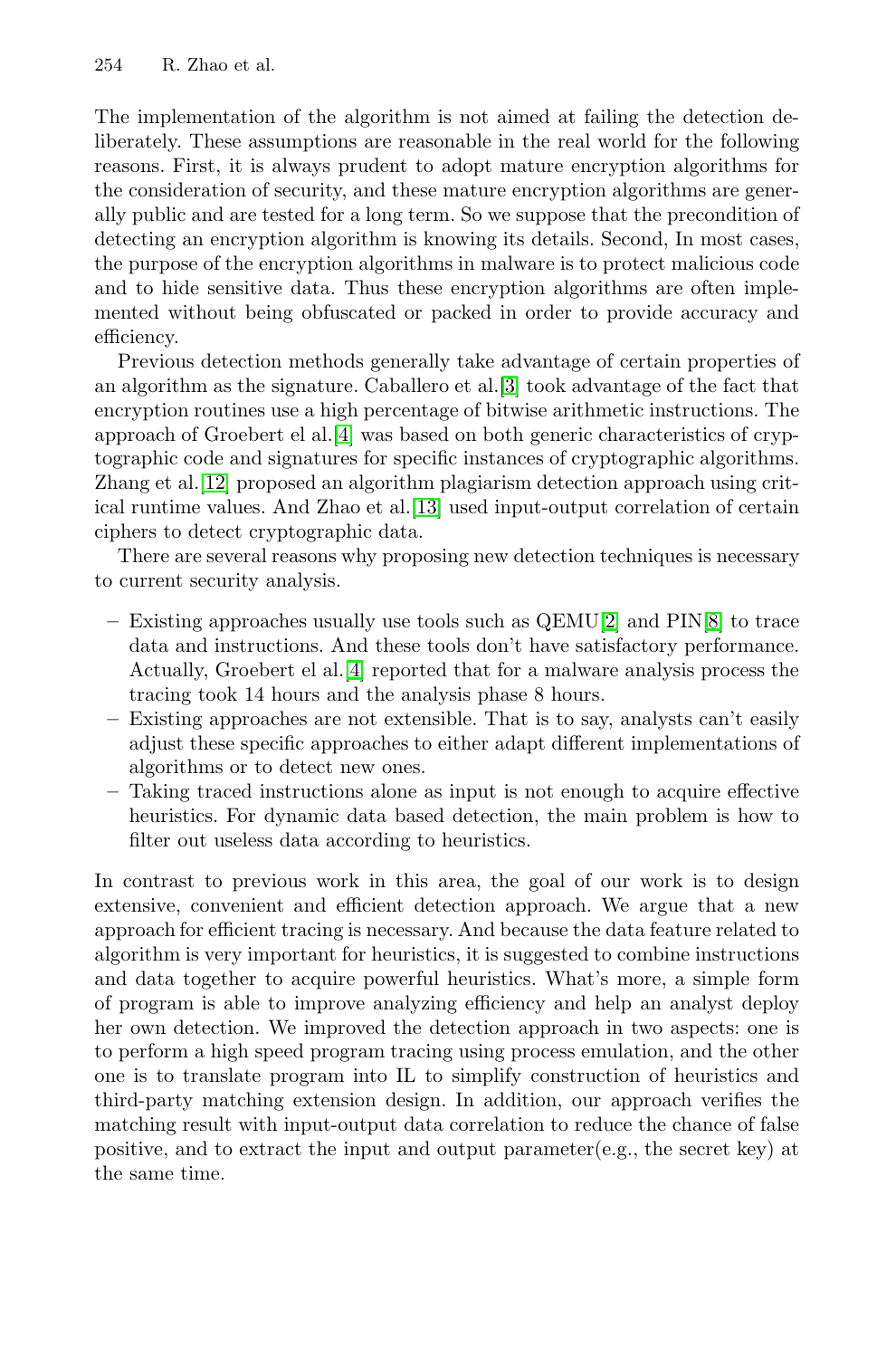## <span id="page-3-0"></span>**3 Our Approach**

Our approach adopts a hybrid methodology combining code characteristic matching and data input-output verification. To make dynamic analysis possible, the program we're trying to analyze is first executed in an emulation environment, and low-level runtime data is acquired in this step. Then, traced instructions are partitioned to fragments, and translated to our IL representations. For each block of program, fuz[zy](#page-11-9) matching techniques which are inaccurate but fast are used with existing algorithm templates implemented in IL. And finally, dynamic data verification is conducted to identify the correct algorithm and extract parameters.

#### **3.1 Process Emulation**

A full-system emulator, such as Bochs[7], often emulates a set of fully functional hardware, and runs an operating system on the emulated hardware. It usually runs as a user-space process in the host operating system. A program to be analyzed runs in the emulated operating system, where non-privileged and privileged instructions are all executed in a software emulated environment.

<span id="page-3-1"></span>

**Fig. 1.** Comparison of Full System Emulation and Process Emulation

Because of the nature of instruction emulation, full-system emulators often have a poor performance. Through actual tests, we found that Bochs emulator runs  $10^2$  slower than non-emulated environment. To emulate a single instruction, we often need tens even hundreds of actual instructions, which considerably impacts the runtime performance of a full-system emulator.

In program analysis using full-system emulation, we see that the guest (emulated) operating system and the host operating system are usually the same,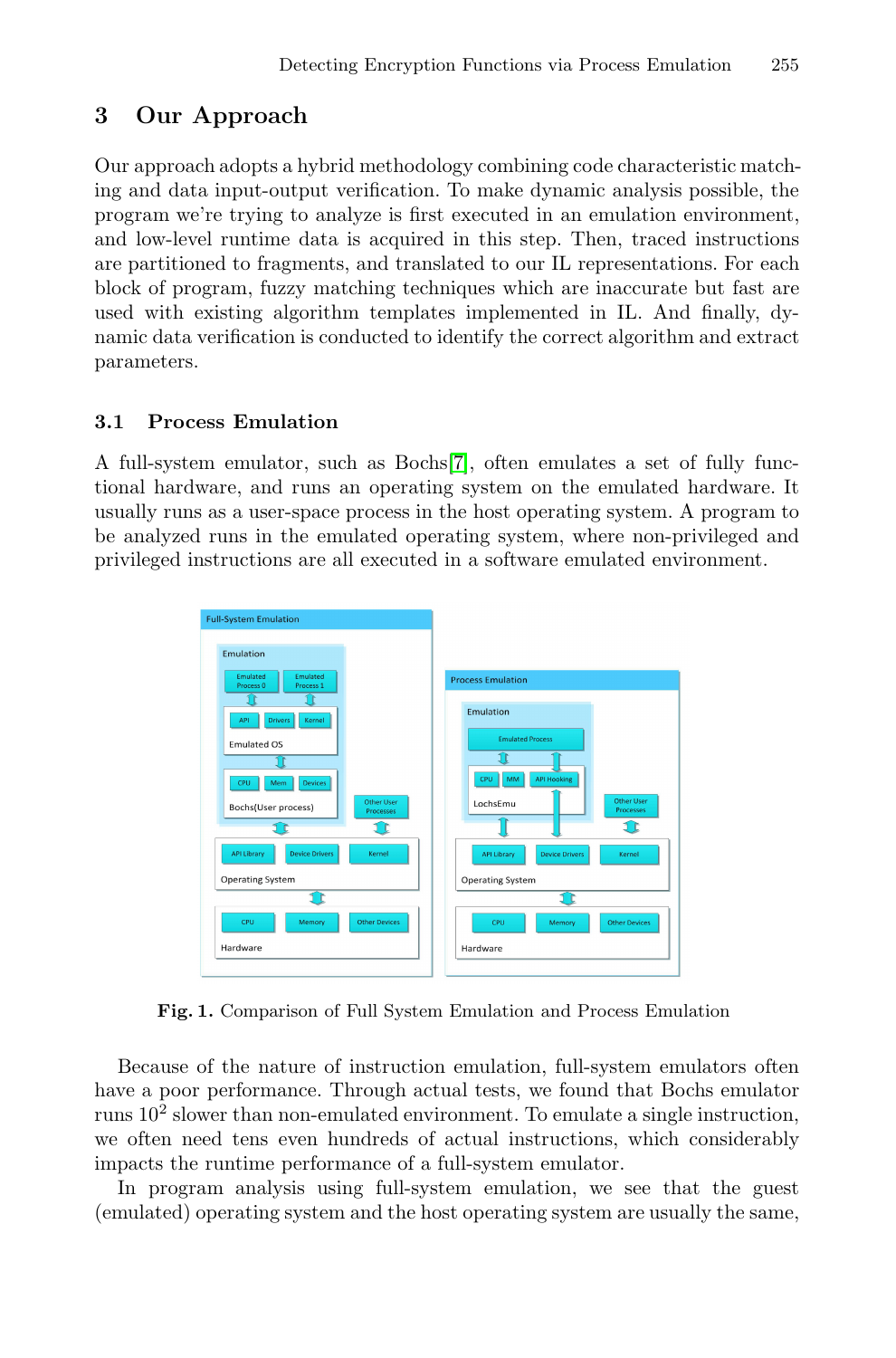and the OS specific operations, such as process context switch, are trivial to our analysis. Therefore, we came up a program emulation proposal that directly emulates the target program on host operating system, which we called process emulation.

Being different from full-syste[m](#page-3-1) emulation, process emulation directly uses the host operating system to provide OS-specific features, such as handling system API calls. This assumption requires the guest OS and the host OS to be the same. The process emulator is a user-space application that can emulate other user-space applications, where CPU instruction execution, memory management and some OS features are emulated by the process emulator, and system calls/APIs are executed by the host operating system. The comparison of full system emulation and process emulation is shown in figure 1.

One advantage of process emulation is that all system API calls are hooked by the emulator. Hence, sandboxing can be easily achieved and malware can be run directly on the emulator, preventing the malware from interfering with the real OS.

#### **3.2 Program Partitioning**

The first step of analysis after program tracing is program partitioning, where sequential instructions traced from process emulation are partitioned into basic blocks or program segments. The goal of this stage is to make partitioned segments the same scale as an algorithm implementation. In static analysis, it is possible to reconstruct the whole control flow graph or function call hierarchy, but in dynamic analysis however, it's usually impossible to obtain the complete image of a program, because we cannot get through all execution paths in one time of execution. Whenever a conditional branch is met, only the determined path is executed, so we cannot build a complete control flow graph through limited execution traces. Hence, partitioning the program into appropriate scale at appropriate point is crucial to the follow-up steps. We develop some partitioning algorithms with different granularity, including basic blocks, inter-procedure, procedure call, etc.

#### **3.3 Intermediate Language**

Dynamic program tracing usually produces low-level, fine-grained program data, including processo[r r](#page-5-0)egister values, memory access values, etc. The fact that our IL is designed to be close to machine language makes translation from tracing result to IL can be done with the lowest cost. The instruction set of our IL is highly reduced as well, which helps to increase template matching performance, and grasp primary runtime information at the same time. In this way, we build up an IL that is light-weighted, platform-compatible and easy to analyze, and is used in each step of analysis, including dynamic translation, template algorithm implementation, program matching and dynamic data verification. The structure of an IL template is shown in figure 2.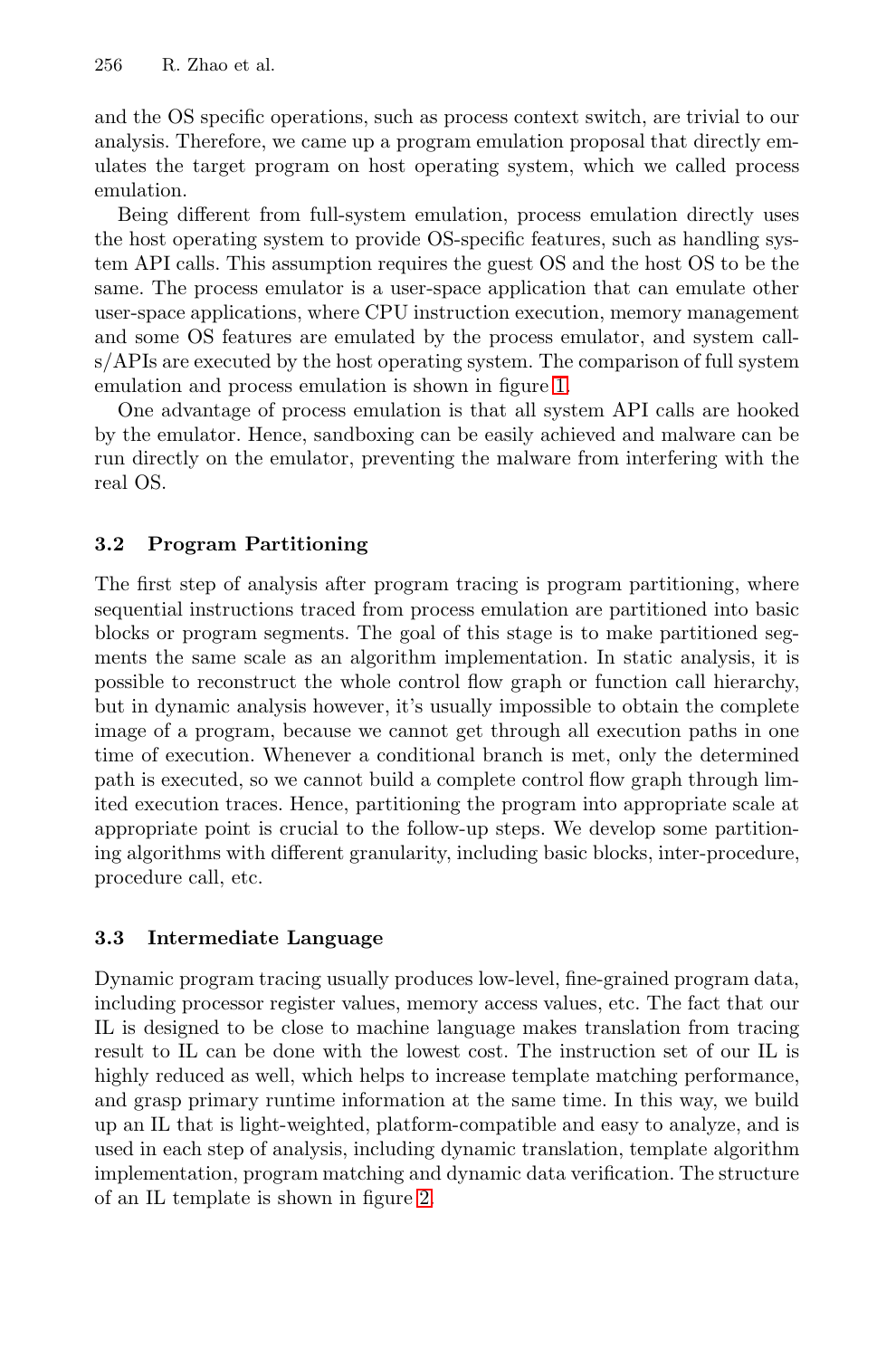```
'var'     VAR_NAME ':' VAR_TYPE<br>(',' VAR_NAME ':' VAR_TYPE)* ;
VAR_DESC
                     ::= 'var': := 'input' VAR_NAME : 'YAR_ITPE)" ;<br>::= 'input' VAR_NAME (',' VAR_NAME)* ;<br>::= 'output' VAR_NAME (',' VAR_NAME)* ;
INPUT_DESC
OUTPUT_DESC
PROGRAM
                    ::= INSTRUCTION+ :
                   ::= UNARY_INSTRUCTION | BINARY_INSTRUCTION |
INSTRUCTION
                          ASSIGNMENT_INSTRUCTION | BRANCH_INSTRUCTION |
                          CONDITIONAL_BRANCH_INSTRUCTION |
                          ARRAY TNSTRUCTTON :
UNARY INSTRUCTION
                                   ::= LVALUE != UNARY OP RVALUE :
BINARY_INSTRUCTION<br>
SINARY_INSTRUCTION<br>
ASSIGNMENT_INSTRUCTION<br>
::= LVALUE '=' RVALUE SINARY_OP RVALUE ;<br>
ASSIGNMENT_INSTRUCTION ::= LVALUE '=' RVALUE ;
BRANCH INSTRUCTION
                                  ::="sub>[1,1]n := 'jmp' LABEL ;<br>'H_INSTRUCTION ::=<br>'jmp' LABEL '[' RVALUE BRANCH_OP RVALUE ']' ;
CONDITIONAL_BRANCH_INSTRUCTION
                                  ::= ARRAY_GET | ARRAY_SET | ARRAY_COPY ;
ARRAY INSTRUCTION
VAR_TYPE
                     ::= int32 | int64 | array | string ;LVALUE
                    ::= VAR\_NAME;
                    \cdot = VAR NAME | CONSTANT \cdotRVALUE
                    ::="length' | 'append' | 'remove' | '~'.';UNARY_OF
                   ::= '+' | '-' | '^' | '&' | '|' | '*' | '/' |<br>'::= '+' | '-' | '^' | '&' | '|' | '*' | '/' |<br>'%' | '>>' | '<<' | '>>>' | '<<<' ;<br>::= '>' | '>=' | '<' | '==' | '!=' ;
BINARY_OF
BRANCH_OF
```
**Fig. 2.** IL Program Template

#### **3.4 Assembly-to-IL Translation**

In the translation step, binary instructions are translated into IL instructions. This is usually done after program partitioning, because the translation may lose information about original program context. The translation is not accurate, which means that some irrelevant information is discarded. For example, the zero flag in x86 architecture indicates if an arithmetic operation produces a zero value[5], and most of the time, we don't care if the value is zero, so the value of zero flag is discarded in the translation.

- **Selection of Instructions.** Not all traced instructions are translated into IL instructions. Normally, translations are limited to these categories: arithmetic, logical, bitwise, data transferring, control-flow transferring, etc.
- **Memory Access.** Data used in program execution is usually contained in memory. For almost every algorithm implementation, its input and output parameters are first stored in memory, then displayed on the screen or stored in a file. By identifying memory reading and writing, we can generate dynamic inputs and outputs of a program, and perform data verification in later stage. We treat the memory as a global array object, and memory reading and writing are translated into array getting and setting at the index specified by the address of memory access.
- **Data Preservation.** The advantage of dynamic program analysis is that we have direct access to runtime data which is unavailable in static analysis. Each instruction in IL program segment has an optional field that stores its original context, including memory access values, instruction pointer, etc.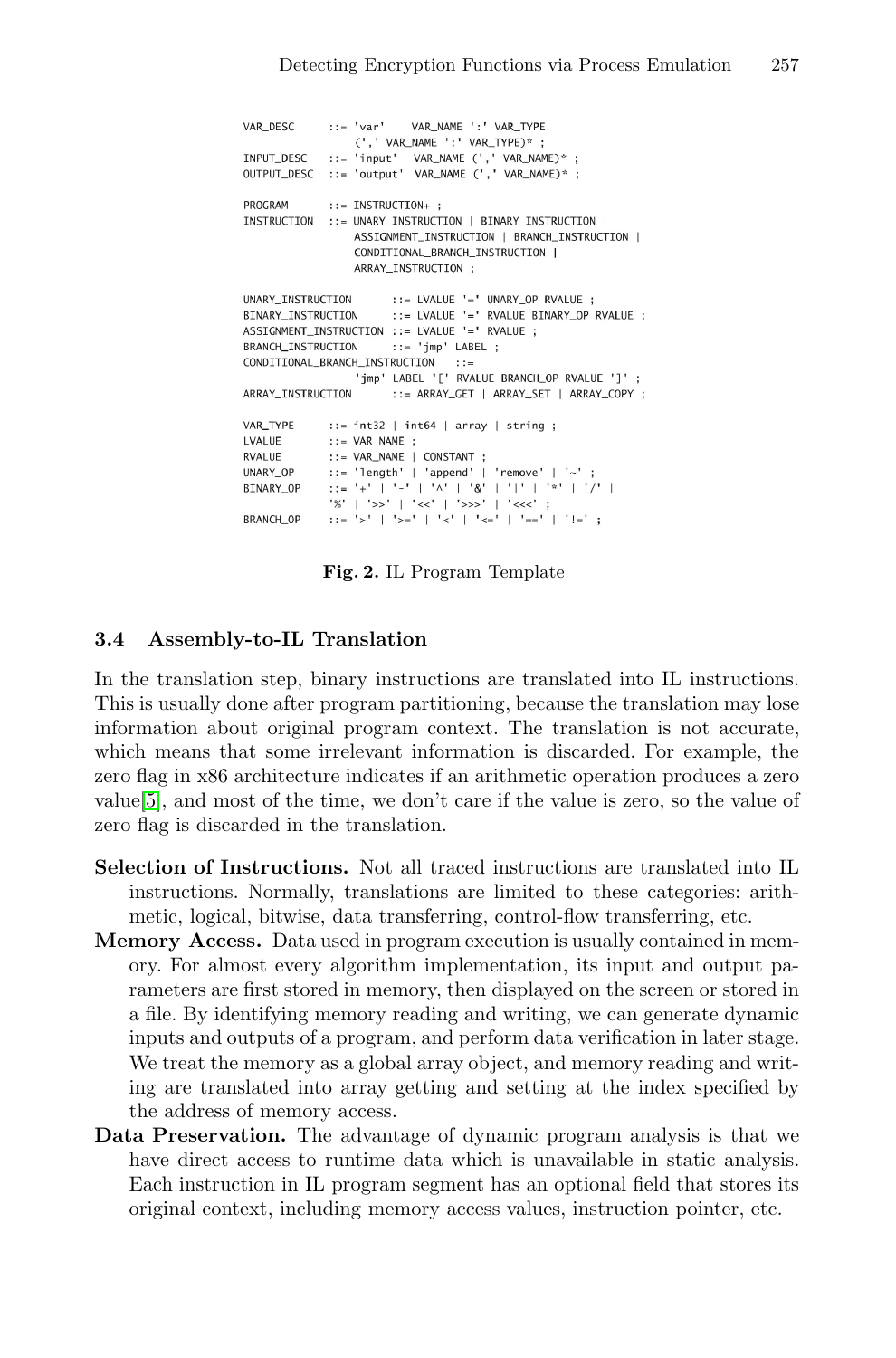#### **3.5 Template Matching**

In template matching step, IL segments are matched to template IL programs using fuzzy matching techniques, and the matched segments are further verified in data verification step.

A template program is an implementation of a certain algorithm written in IL code, which can be executed in IL interpreter and has explicit input and output format. A dynamic translated IL program segment, on the other hand, contains an incomplete translation of traced instructions, and usually cannot be executed in the interpreter. Also, it contains runtime data of the original program, which is different from IL templates. Template matching is done in IL-instruction level or IL control-flow level(control flow information is contained in dynamic translated program), and is controlled by a posteriori threshold, which defines the matching accuracy.

In template matching step, efficiency is usually more important than accuracy. Previous research of data pattern matching showed that analyzing large amount of irrelevant data is the bottleneck of dynamic data analysis. Hence, the main purpose of template matching is that we can filter out most of the impossible traced result with little cost. To keep a low false-negative rate, we should only filter out the "obviously impossible" segments. Fortunately in most cases, most of the dynamic translated segments satisfy such a condition. We designed some fine-tuned template matching algorithms, including direct mapping, instruction frequency, CFG matching and scale predicting.

#### **3.6 Dynamic Data Verification**

In this step, all input and output data is first extracted from the program segment. We assume that all the data needed for analysis is stored in memory, and we define the input data as the memory values first referenced by memory reading, and the output data as the memory values last set by memory writing. This data is then further processed into memory chunks, according to its memory offset(address).

Next, we try to construct [p](#page-7-0)ossible algorithm parameters from the memory chunks. We use some heuristic techniques to eliminate low-priority data, such as pointer values, all-zero (initializing) values, etc. Each possible set of parameters is in turn injected into the IL interpreter.

Then, after injection of parameters, the IL interpreter executes the template program to produce output results. Each output result is then verified in the program segment's output data, and if a matching is found, we confirm that the implementation of a certain algorithm exists in a program segment. The workflow of data verification is shown in figure 3.

We can see that we don't have to know the exact implementation of the algorithm we're trying to analyze. We just have to provide one template implementation, and the data verification will test if they are the same.

False positives are highly unlikely to happen when the input and output parameters reach a certain length, say 128-bit. We may take the AES encryption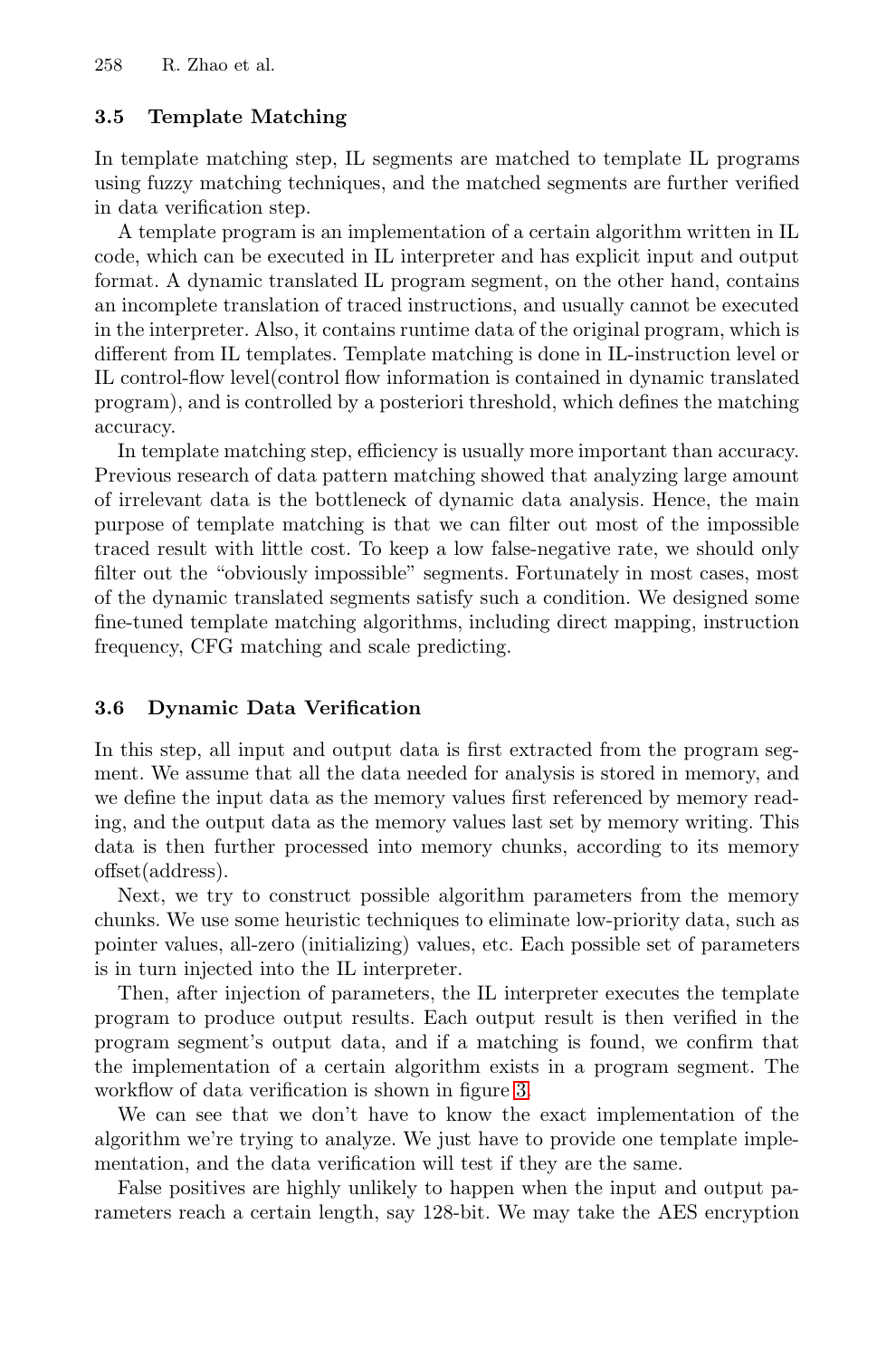<span id="page-7-0"></span>

**Fig. 3.** Dynamic Data Verification

as an example. Each 128-bit input block is encrypted into an 128-bit output block, and whenever the correct 128-bit data shows up in a program segment's runtime data, we may safely say that it contains an AES encryption, because the implementation is similar to the template, which is verified in the template matching step, and the corresponding data is correct, verified in this step.

[T](#page-11-10)he data verification step tells us if an algorithm implementation truly exists in the original program, and extracts its corresponding parameter, completing the analysis.

### **4 Experiment and Evaluation**

We choose several custom programs as well as [co](#page-8-0)mmon cryptography libraries such as OpenSSL[11] to implement cryptographic algorithms, and use them as testing programs for proof-of-concept evaluation of accuracy, effectiveness and performance. The cryptographic algorithms we use include AES(128-bit and 256-bit), RC4, MD5, SHA1 and SHA2, and the implementations of the same algorithm are different and independent. The AES implementations are from the original Rijndael implementation, OpenSSL library and Nettle[1] crypto library, the RC4 implementation is custom, and the hash functions are from OpenSSL library. A primary result of all testing programs is shown in table 1.

**Partitioning Strategy.** In experiments, we use the inter-procedure partitioning as the main program partitioning method. The basic-block partitioning can hardly satisfy the structure of template algorithms, since template algorithms often have many basic blocks and a complicated control-flow. The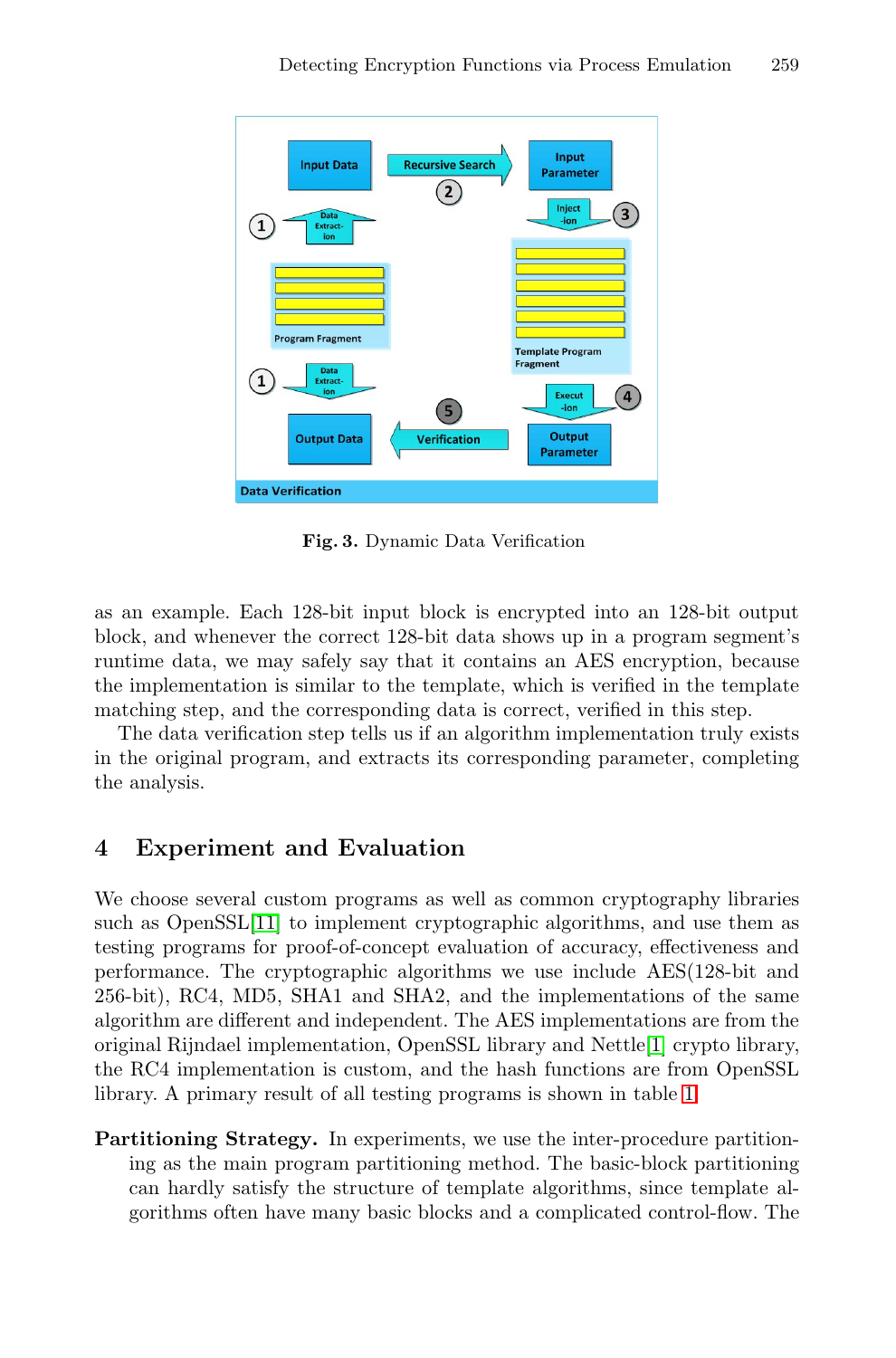| Binary                                     | Algorithm                                 | Algorithm Detected   | Description                 |  |
|--------------------------------------------|-------------------------------------------|----------------------|-----------------------------|--|
| aes_std.exe                                | AES 128-bit                               | aes_subkey_be        | Original AES implementation |  |
| aes_nettle.exe                             | AES 128-bit                               | aes subkey_le        | Nettle crypto library       |  |
| aes_ssl.exe                                | OpenSSL library<br>AES 128-bit<br>aes_key |                      |                             |  |
| aes256_ssl.exe AES 256-bit                 |                                           | aes_key_ $256$       | OpenSSL library             |  |
| rc4_custom.exe                             | RC4                                       | $rc4$ <sub>kev</sub> | Custom implementation       |  |
| $\text{md5}\text{-}\text{ssl}\text{.}$ exe | MD5                                       | md <sub>5</sub> core | OpenSSL library             |  |
| shal ssl.exe                               | SHA <sub>1</sub>                          | shal_core            | OpenSSL library             |  |
| sha2_ssl.exe                               | SHA <sub>2</sub>                          | sha2_core            | OpenSSL library             |  |

<span id="page-8-0"></span>**Table 1.** The Test Results

procedure partitioning tracks a whole function call in one partition, which has a huge memory consumption, and is difficult to achieve an acceptable performance because of the vast amount of data. The inter-procedure partitioning satisfies all our needs, as it can get the appropriate partition scale, and the fact that it has no memory need makes the analysis can be done simultaneously with tracing.

<span id="page-8-1"></span>**Matching Algorithms.** We find that complicated matching algorithms are not necessary in our analysis, and we primarily combine the instruction frequency and scale predicting as the matching algorithm. Direct mapping algorithm has complexity of  $O(n^2)$ , which is too slow for fast but inaccurate matching. Instruction frequency has complexity of  $O(n)$ , and in actual experiments it can distinguish matching program segments from other [se](#page-8-1)gments quite well. CFG matching algorithm is unavailable in most circumstances, since the CFG of a segment is not always available in one dynamic execution. And finally, the scale predicting turns out to be very effective. It has the complexity of  $O(1)$  and can efficiently identify those segments which are too large or too small for a template program. The matching similarity is combined from all matching algorithms, and mapped to [0, 1]. We use a threshold of 0.95 in all experiments, and then the non-matching segments usually have similarity of less than 0.90. We list each of the matching similarity in table 2.

| Binary<br>Algorithm |                  | Algorithm Detected Similarity |        |
|---------------------|------------------|-------------------------------|--------|
| aes_std.exe         | AES 128-bit      | aes_subkey_be                 | 0.9650 |
| aes_nettle.exe      | AES 128-bit      | aes subkey le                 | 0.9713 |
| aes_ssl.exe         | AES 128-bit      | aes_key                       | 0.9610 |
| $aes256$ ssl.exe    | AES 256-bit      | aes_key_ $256$                | 0.9574 |
| rc4_custom.exe      | RC4              | $rc4$ key                     | 0.9585 |
| md5_ssl.exe         | MD5              | md5_core                      | 0.9527 |
| shal ssl.exe        | SHA1             | shal_core                     | 0.9577 |
| sha2_ssl.exe        | SHA <sub>2</sub> | sha2_core                     | 0.9652 |

**Table 2.** Matching Results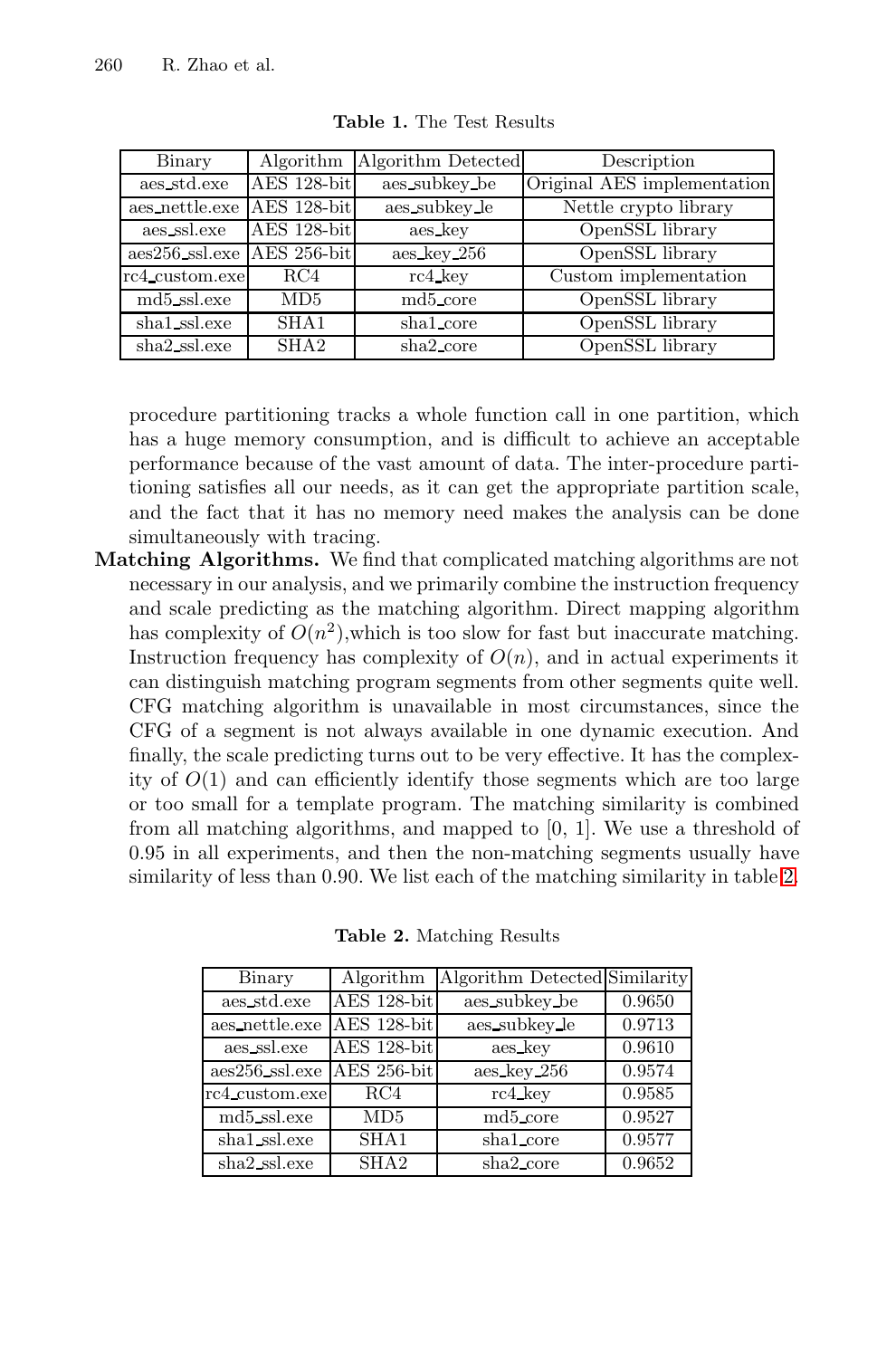**Performance.** The performance evaluation includes both program emulation (tracing) and analysis. As tracing and analysis are done at the same time, we run each testing program twice, one with analysis and one without analysis. The performance result is shown in table 3. The tracing time is usually trivial in each program execution comparing to the analysis. We see that program tracing takes less than 1 second, which is much faster than whole system emulation(booting Bochs alone will take about 5 minutes, and tracing is also slower). During analysis, the dynamic data verification step is the most time-consuming one, because there's a lot of data to be verified by IL template, which is run by the IL interpreter. Improper program partitioning and template arguments can severely slow down this step, as a large segment can produce much irrelevant data, and a small length of template input argument will heavily increase the number of times in searching, thus burdening the data verification. We also tested the effectiveness of template matching, and found that analysis took 10 to 50 times longer without template matching. Besides, these is no acceleration in the IL interpreter, which also downgrade the analysis. Despite all this, the average analysis(including tracing) speed is 167 kIPS(instructions per second), which is more than 10 times faster than the previous result of 15 kIPS(excluding tracing). Such performance result is quite acceptable considering there's no optimizations in this proof-of-concept evaluation.

|  | Binary            |          | $Time(trace)$ $Time(analysis)$ $Time(total)$ |        | Insts            | kIPS            |
|--|-------------------|----------|----------------------------------------------|--------|------------------|-----------------|
|  | aes_std.exe       | 0.013(s) | 3.712                                        | 3.725  | 103,757          | 27.854          |
|  | aes_nettle.exe    | 0.068    | 21.395                                       | 21.463 | 808,828          | 37.684          |
|  | aes_ssl.exe       | 0.025    | 0.822                                        | 0.847  | 230, 241 271.831 |                 |
|  | $aes256$ _ssl.exe | 0.025    | 0.847                                        | 0.872  | 234,680 269.128  |                 |
|  | rc4_custom.exe    | 0.051    | 1.775                                        | 1.826  |                  | 459,642 251.720 |
|  | md5_ssl.exe       | 0.016    | 0.422                                        | 0.438  | 147,256 336.200  |                 |
|  | shal_ssl.exe      | 0.065    | 0.512                                        | 0.577  | 36,018           | 62.422          |
|  | sha2_ssl.exe      | 0.011    | 0.745                                        | 0.756  | 57,507           | 76.067          |

**Table 3.** Performance Evaluation

#### **5 Discussion**

#### **5.1 Countermeasures**

Our method may produce false negatives when used against protected code or custom implementations of an algorithm. In these conditions, the original structure of an algorithm is sabotaged, and then failing our analysis. We discuss these conditions in details, and possible counterattacks against these conditions.

**Anti-emulation.** Malware may use anti-emulation techniques to protect from being analyzed. These techniques are usually small hacks or tricks which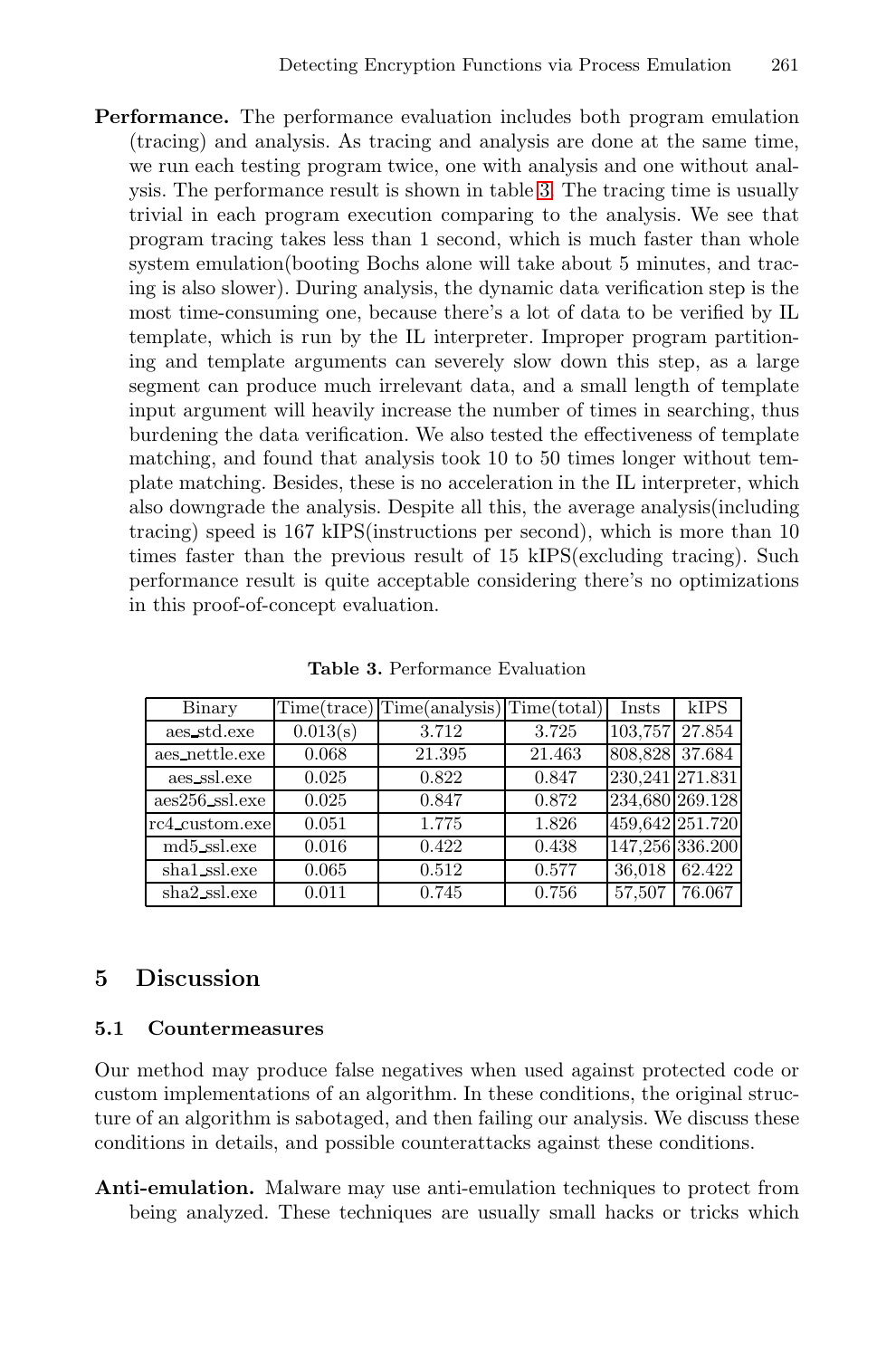utilize bugs or incompleteness of the emulator. By fixing bugs and improving the completeness of emulation, we can overcome most of the anti-emulation techniques.

- **Code Obfuscation.** Many malware authors use code obfuscation techniques to protect their program from being detected. Obfuscation usually transforms the instruction flow and control flow of a program, which compromise the ability of matching template algorithms in our analysis. Hence, our analysis method cannot be used against strong code obfuscation(such as VM obfuscation). However, with a few changes, we may make our analysis method invulnerable to code obfuscation. We see that data integrity can be preserved even in obfuscation, we just have to modify the partitioning and matching algorithms. The first and simplest modification is to lower the threshold of template matching. Many simple obfuscators use instruction transforms to confuse analysts, but the fundamental meaning of a program remains unchanged. As our matching is not 100% accurate, we just have to enlarge the tolerance of the similarities between a program segment and an algorithm template. To deal with strong obfuscation which usually uses virtual machine protection, we may try carefully select the representing set of instructions to be translated into IL code. For example, a virtual machine obfuscator may translate a single DIV instruction into its own VM representation. During interpretation of the VM representation, such DIV instruction will eventually be executed by the same or a similar instruction. We may select a set of instructions that are rarely used by internal logic part of a VM obfuscator, and in this way we can still use instruction frequency as a valid matching algorithm.
- <span id="page-10-0"></span>**Custom Implementations.** A malware author may use a non-standard version of standard algorithm. For example, one may change the constants in a cryptographic algorithm, producing a similar but different algorithm. Such modifications will bypass the data verification part of our analysis, as the detected algorithm produced a different result. This issue may be addressed by considering the constants in a algorithm as input arguments, and keeping only the computations in the algorithm templates. Some developers may break an algorithm into small parts, and such an implementation cannot be detected using a whole algorithm. We may also try split a template algorithm into small blocks, but doing so will certainly increase the running time of analysis.

# **6 Conclusion**

In this paper, we presented a novel program analysis technique using process emulation and IL-based analysis which is fast and extensible. We tested the effectiveness and accuracy using custom programs implemented with common cryptographic libraries. The result showed that we could identify encryption or hashing functions within these programs, and extract the corresponding input and output data of these functions. The performance evaluation shows that